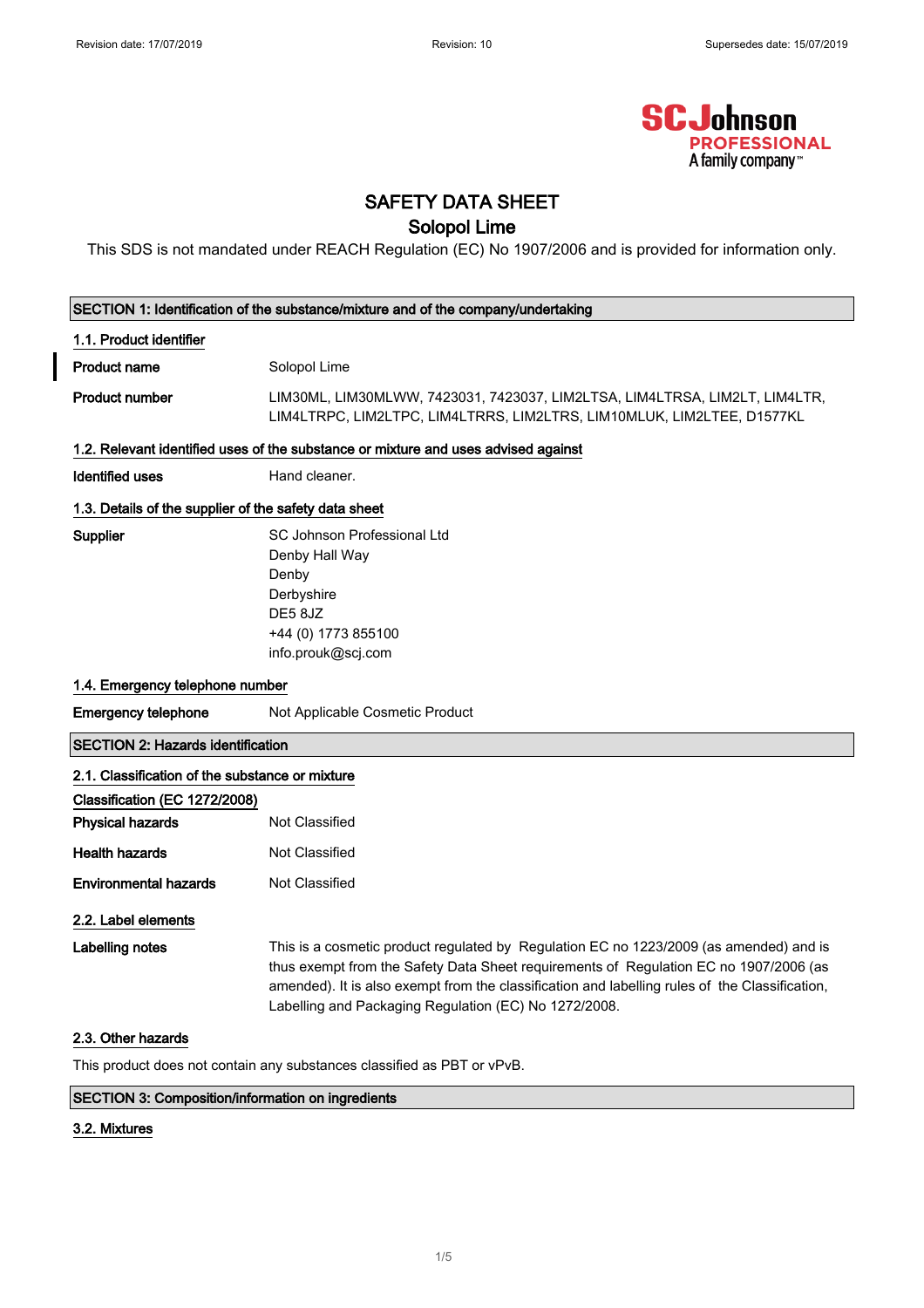INCI AQUA (WATER), TRIDECETH-10, ZEA MAYS (CORN) KERNEL MEAL, TRIDECETH-7, GLYCERIN, PARFUM (FRAGRANCE), LIMONENE, SODIUM CARBOMER, 2-BROMO-2- NITROPROPANE-1,3-DIOL, MAGNESIUM CHLORIDE, MAGNESIUM NITRATE, METHYLCHLOROISOTHIAZOLINONE, METHYLISOTHIAZOLINONE, BHT, CI 19140, CI 42090

### SECTION 4: First aid measures

| 4.1. Description of first aid measures                                          |                                                                                                                                                                                                                                                  |  |
|---------------------------------------------------------------------------------|--------------------------------------------------------------------------------------------------------------------------------------------------------------------------------------------------------------------------------------------------|--|
| Inhalation                                                                      | Not relevant. Unlikely route of exposure as the product does not contain volatile substances.                                                                                                                                                    |  |
| Ingestion                                                                       | Rinse mouth thoroughly with water. Get medical attention if any discomfort continues.                                                                                                                                                            |  |
| <b>Skin contact</b>                                                             | Not relevant.                                                                                                                                                                                                                                    |  |
| Eye contact                                                                     | Remove any contact lenses and open eyelids wide apart. Continue to rinse for at least 15<br>minutes. Get medical attention promptly if symptoms occur after washing.                                                                             |  |
| 4.2. Most important symptoms and effects, both acute and delayed                |                                                                                                                                                                                                                                                  |  |
| Inhalation                                                                      | No specific symptoms known.                                                                                                                                                                                                                      |  |
| Ingestion                                                                       | No specific symptoms known.                                                                                                                                                                                                                      |  |
| Skin contact                                                                    | No specific symptoms known.                                                                                                                                                                                                                      |  |
| Eye contact                                                                     | May cause temporary eye irritation.                                                                                                                                                                                                              |  |
| 4.3. Indication of any immediate medical attention and special treatment needed |                                                                                                                                                                                                                                                  |  |
| Notes for the doctor                                                            | No specific recommendations.                                                                                                                                                                                                                     |  |
| <b>SECTION 5: Firefighting measures</b>                                         |                                                                                                                                                                                                                                                  |  |
| 5.1. Extinguishing media                                                        |                                                                                                                                                                                                                                                  |  |
| Suitable extinguishing media                                                    | The product is not flammable. Use fire-extinguishing media suitable for the surrounding fire.                                                                                                                                                    |  |
| 5.2. Special hazards arising from the substance or mixture                      |                                                                                                                                                                                                                                                  |  |
|                                                                                 |                                                                                                                                                                                                                                                  |  |
| <b>Hazardous combustion</b><br>products                                         | No known hazardous decomposition products.                                                                                                                                                                                                       |  |
| 5.3. Advice for firefighters                                                    |                                                                                                                                                                                                                                                  |  |
| Protective actions during<br>firefighting                                       | No specific firefighting precautions known.                                                                                                                                                                                                      |  |
| <b>SECTION 6: Accidental release measures</b>                                   |                                                                                                                                                                                                                                                  |  |
|                                                                                 | 6.1. Personal precautions, protective equipment and emergency procedures                                                                                                                                                                         |  |
| <b>Personal precautions</b>                                                     | Avoid contact with eyes.                                                                                                                                                                                                                         |  |
| 6.2. Environmental precautions                                                  |                                                                                                                                                                                                                                                  |  |
| <b>Environmental precautions</b>                                                | Not considered to be a significant hazard due to the small quantities used.                                                                                                                                                                      |  |
| 6.3. Methods and material for containment and cleaning up                       |                                                                                                                                                                                                                                                  |  |
| Methods for cleaning up                                                         | Flush away spillage with plenty of water. Avoid contamination of ponds or watercourses with<br>washing down water. Absorb spillage with non-combustible, absorbent material. Do not<br>discharge into drains or watercourses or onto the ground. |  |
| 6.4. Reference to other sections                                                |                                                                                                                                                                                                                                                  |  |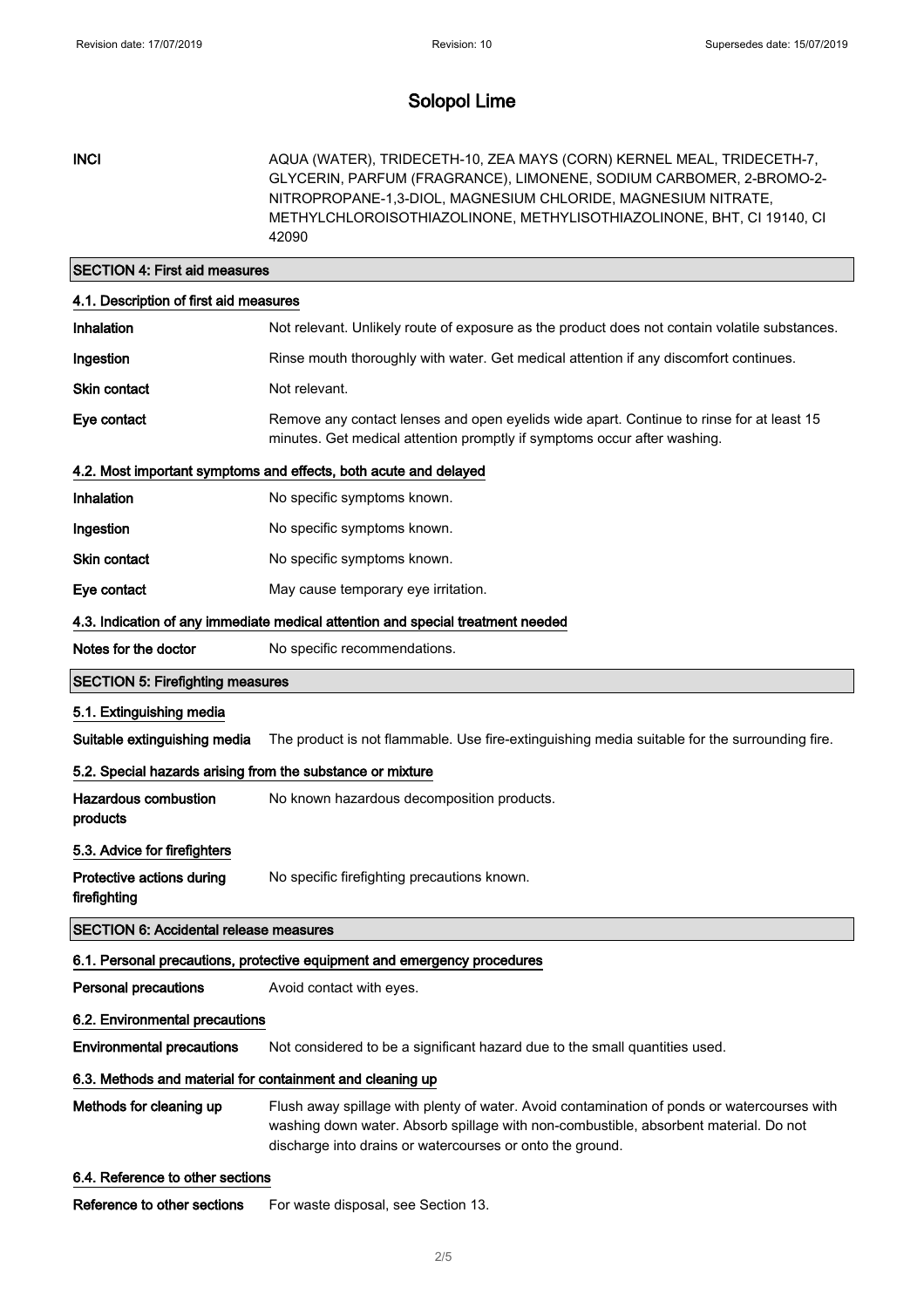| <b>SECTION 7: Handling and storage</b>                            |                                                                                                                     |  |
|-------------------------------------------------------------------|---------------------------------------------------------------------------------------------------------------------|--|
| 7.1. Precautions for safe handling                                |                                                                                                                     |  |
| <b>Usage precautions</b>                                          | Avoid contact with eyes.                                                                                            |  |
| 7.2. Conditions for safe storage, including any incompatibilities |                                                                                                                     |  |
| <b>Storage precautions</b>                                        | Stable at normal ambient temperatures.                                                                              |  |
| 7.3. Specific end use(s)                                          |                                                                                                                     |  |
| Specific end use(s)                                               | The identified uses for this product are detailed in Section 1.2.                                                   |  |
| SECTION 8: Exposure controls/Personal protection                  |                                                                                                                     |  |
| 8.1. Control parameters                                           |                                                                                                                     |  |
| Ingredient comments                                               | None.                                                                                                               |  |
| 8.2. Exposure controls                                            |                                                                                                                     |  |
| Appropriate engineering<br>controls                               | Not relevant.                                                                                                       |  |
| Eye/face protection                                               | Not relevant.                                                                                                       |  |
| Hygiene measures                                                  | Not relevant.                                                                                                       |  |
| <b>Respiratory protection</b>                                     | No specific recommendations.                                                                                        |  |
| <b>SECTION 9: Physical and chemical properties</b>                |                                                                                                                     |  |
| 9.1. Information on basic physical and chemical properties        |                                                                                                                     |  |
| Appearance                                                        | Viscous liquid.                                                                                                     |  |
| Colour                                                            | Green.                                                                                                              |  |
| Odour                                                             | Pleasant, agreeable.                                                                                                |  |
| pH                                                                | pH (concentrated solution): 7.0-8.0                                                                                 |  |
| 9.2. Other information                                            |                                                                                                                     |  |
| Other information                                                 | None.                                                                                                               |  |
| <b>SECTION 10: Stability and reactivity</b>                       |                                                                                                                     |  |
| 10.1. Reactivity                                                  |                                                                                                                     |  |
| Reactivity                                                        | There are no known reactivity hazards associated with this product.                                                 |  |
| 10.2. Chemical stability                                          |                                                                                                                     |  |
| <b>Stability</b>                                                  | Stable at normal ambient temperatures.                                                                              |  |
| 10.3. Possibility of hazardous reactions                          |                                                                                                                     |  |
| Possibility of hazardous<br>reactions                             | Not determined.                                                                                                     |  |
| 10.4. Conditions to avoid                                         |                                                                                                                     |  |
| Conditions to avoid                                               | There are no known conditions that are likely to result in a hazardous situation.                                   |  |
| 10.5. Incompatible materials                                      |                                                                                                                     |  |
| Materials to avoid                                                | No specific material or group of materials is likely to react with the product to produce a<br>hazardous situation. |  |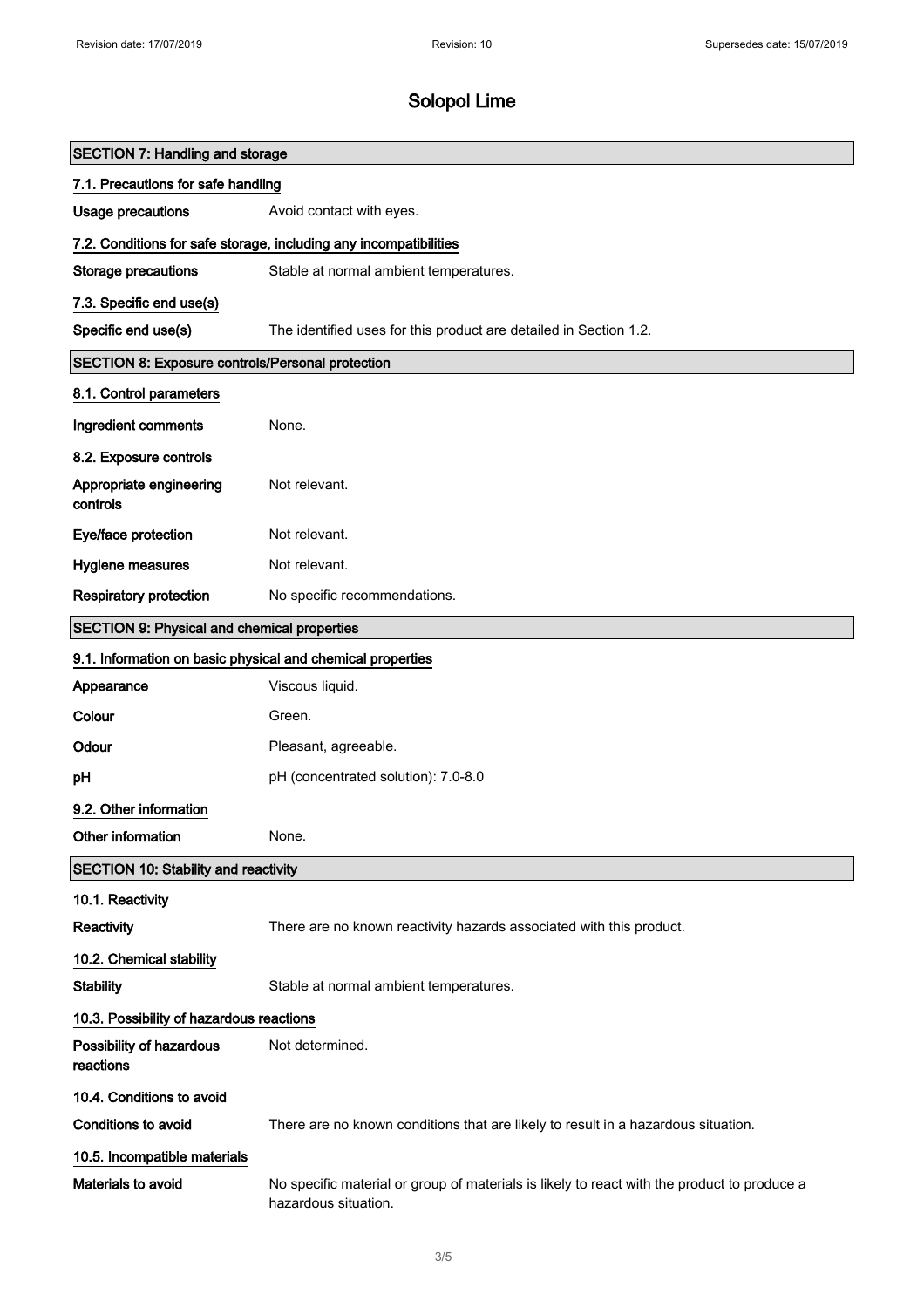### 10.6. Hazardous decomposition products

Hazardous decomposition products Does not decompose when used and stored as recommended.

### SECTION 11: Toxicological information

### 11.1. Information on toxicological effects

| General information | A qualified toxicologist has evaluated and approved this product by conducting a Product<br>Safety Assessment as per the Cosmetic Regulation n EC no 1223/2009 (as amended).<br>Based on knowledge of the properties of the components, adverse effects on human health<br>are not to be expected in normal use. Customer complaint data demonstrates the product to<br>be completely harmless to the skin. The 48h Single Patch Test results show the product to be<br>non-irritant. |
|---------------------|---------------------------------------------------------------------------------------------------------------------------------------------------------------------------------------------------------------------------------------------------------------------------------------------------------------------------------------------------------------------------------------------------------------------------------------------------------------------------------------|
| Inhalation          | No specific health hazards known.                                                                                                                                                                                                                                                                                                                                                                                                                                                     |
| Ingestion           | May cause discomfort if swallowed.                                                                                                                                                                                                                                                                                                                                                                                                                                                    |
| Skin contact        | Skin irritation should not occur when used as recommended.                                                                                                                                                                                                                                                                                                                                                                                                                            |
| Eye contact         | May cause temporary eye irritation.                                                                                                                                                                                                                                                                                                                                                                                                                                                   |
|                     |                                                                                                                                                                                                                                                                                                                                                                                                                                                                                       |

#### SECTION 12: Ecological information

Ecotoxicity Not regarded as dangerous for the environment.

#### 12.1. Toxicity

### 12.2. Persistence and degradability

Persistence and degradability The surfactant(s) contained in this product complies(comply) with the biodegradability criteria as laid down in Regulation (EC) No. 648/2004 on detergents. Data to support this assertion are held at the disposal of the competent authorities of the Member States and will be made available to them at their direct request, or at the request of a detergent manufacturer.

### 12.3. Bioaccumulative potential

Bioaccumulative potential No data available on bioaccumulation.

#### 12.4. Mobility in soil

Mobility **Mobility** The product is soluble in water.

### 12.5. Results of PBT and vPvB assessment

Results of PBT and vPvB assessment This product does not contain any substances classified as PBT or vPvB.

### 12.6. Other adverse effects

Other adverse effects None known.

### SECTION 13: Disposal considerations

### 13.1. Waste treatment methods

| General information | When handling waste, the safety precautions applying to handling of the product should be<br>considered.                                                                    |
|---------------------|-----------------------------------------------------------------------------------------------------------------------------------------------------------------------------|
| Disposal methods    | Dispose of waste to licensed waste disposal site in accordance with the requirements of the<br>local Waste Disposal Authority. Reuse or recycle products wherever possible. |

#### SECTION 14: Transport information